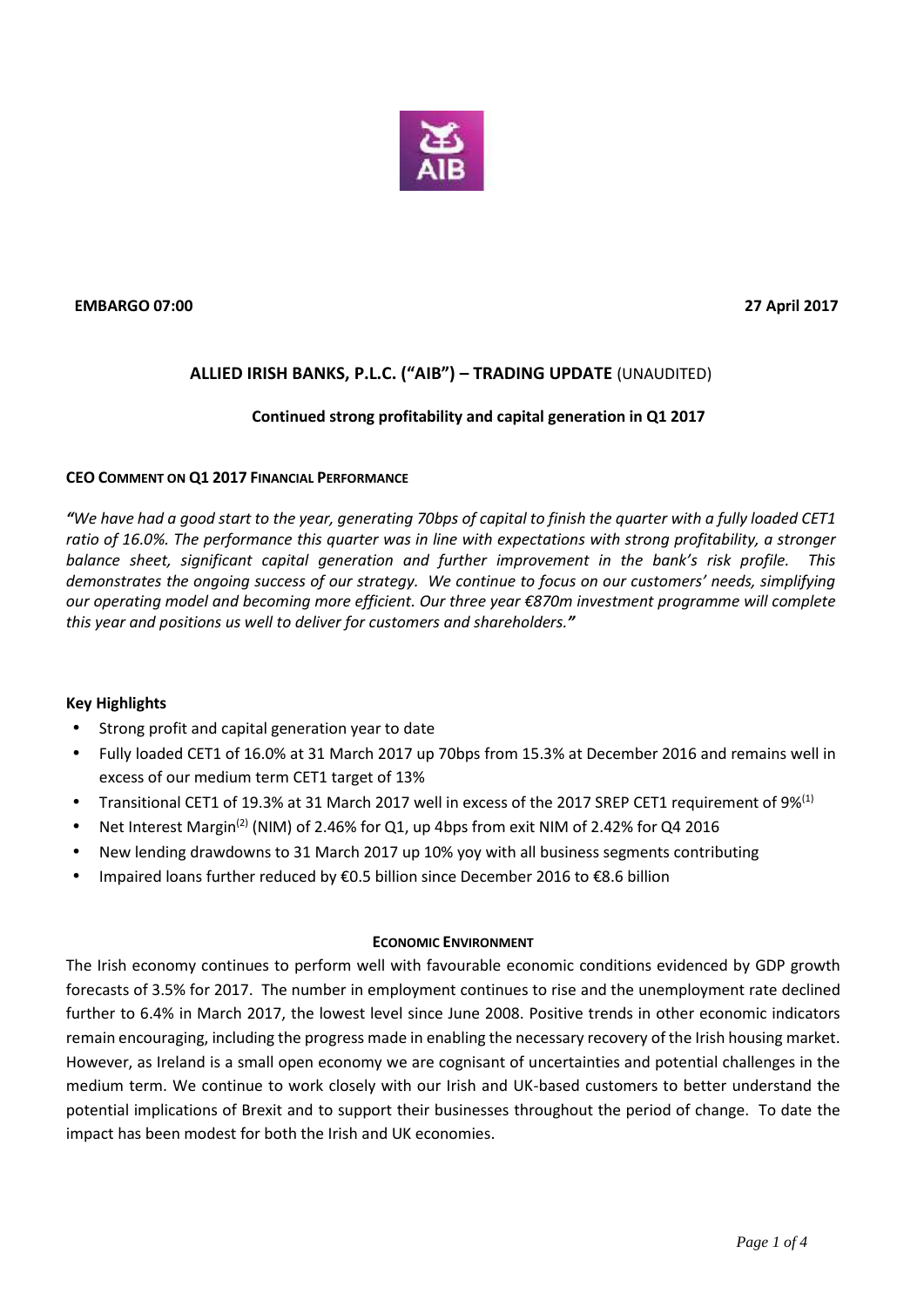#### **FINANCIAL PERFORMANCE**

The Group had a strong performance in the quarter with growth in net interest income and operating profit compared to Q1 2016. Sustainable NIM increased to 2.46%<sup>(2)</sup> for Q1 2017 from 2.42% for Q4 2016. Positive factors that impacted NIM included stable asset yields, lower funding costs and further redemptions of NAMA Senior Bonds. These were partially offset by lower volumes and yields in the Available for Sale (AFS) portfolio. We believe our strategy can continue to deliver a sustainable NIM target of 2.40%+ over the medium term.

Customer fees and commissions are stable and in line with expectations. In the first quarter of 2017 Other Income benefitted from gains on re-estimation of cash-flows of loans previously restructured (including one sizable transaction) and profit on AFS disposals.

Group operating costs to 31 March 2017 are in line with Q1 last year and consistent with our expectations. We continue to focus on cost management and, as previously stated, the factors expected to impact costs in 2017 include wage inflation, continued investment in loan restructuring and increased cost of regulatory compliance. Our three-year strategic investment programme is on track and will conclude in 2017.

Regulatory costs and leviesfor 2017, relating to the Single Resolution Fund (SRF), the Deposit Guarantee Scheme (DGS) and the Bank Levy, are expected to be broadly in line with 2016.

We continue to focus on actively implementing sustainable solutions for customers in financial difficulty who engage with us. Case by case restructuring is ongoing as we work through higher volume, lower value impaired loans. In Q1 2017, a small net credit provision write-back was recorded.

# **BALANCE SHEET**

Customer accounts of €62.6 billion reduced from €63.5 billion at December 2016, partly due to a managed reduction in deposits while a higher mix of current account balances had a positive impact on NIM. NAMA Senior Bonds reduced to €1 billion at the end of March 2017 due to further redemption of €0.8 billion in the first quarter and are expected to be fully redeemed by end 2017. The loan to deposit ratio was 96% at the end of Q1 2017.

New lending drawdowns for the Group are 10% higher than the prior year period with continued increased new lending in key segments in Ireland. Our market share<sup>(3)</sup> of mortgage drawdowns was 38% in the first two months of 2017. In the UK, new lending trends show an improvement on the prior year with Q1 new lending in sterling up 18% year on year.

The earning loan book marginally increased from December to end March 2017 as new lending and cured/restructured loans exceeded redemptions. Overall net loans were broadly stable in Q1.

Impaired loans reduced by €0.5 billion in Q1 2017 to €8.6 billion in line with our plans, and represents a 70% reduction from peak levels of €29 billion in 2013. Non-performing exposures (NPEs)<sup>(4)</sup> reduced by €1 billion to €13.1 billion. In addition, since the quarter end, the bank has reached agreement on the transfer of a portfolio of impaired buy-to-let loans, the vast majority of which are in deep long term arrears. Overall the transaction, with a c. €0.2 billion net value, is expected to be capital accretive. The continued reduction in impaired loans and the associated restructuring activity remains a key focus and a strategic priority for the Bank.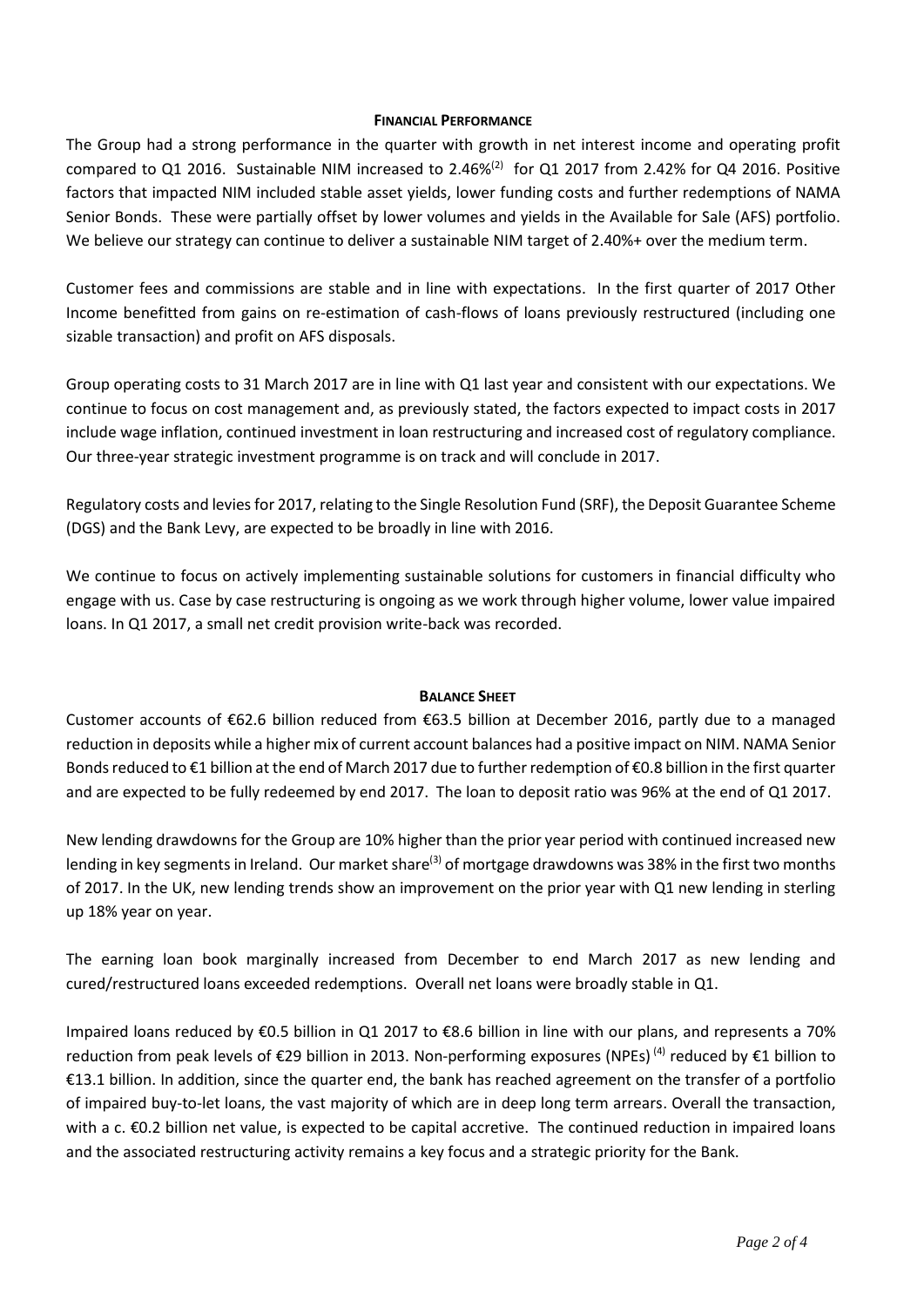#### **CAPITAL**

Our fully loaded CET1 increased 70bps from December 2016 to 16.0% at the end of March 2017. This remains well in excess of our CET1 target of 13% and was driven by strong quarterly profits. On a transitional basis CET1 was 19.3% and Total Capital 22.0%. These ratios are significantly in excess of the minimum regulatory CET1 ratio requirement of 9.0%<sup>(1)</sup> set for 2017 and AIB continues to maintain a very significant buffer above maximum distributable amount (MDA) trigger levels.

The Minister for Finance has issued a Warrant Creation Notice<sup>(5)</sup> requiring AIB to issue warrants to the Minister 5 business days after re-admission of AIB's ordinary shares to a regulated market<sup>(6)</sup>. In the event of a readmission occurring, the Minister will be entitled to subscribe for ordinary shares representing 9.99% of AIB's ordinary share capital at re-admission, at a price per share of 200% of the re-admission price per share, during the period commencing on the first anniversary and ending on the tenth anniversary of AIB's re-admission to a regulated market.

#### **SUMMARY**

We have had a good start to year. The economic backdrop is favourable and our customer first strategy is delivering results across all our business segments. We continue to make progress on our key priorities of simplification, efficiency and balance sheet normalisation. With strong profitability and capital generation, we are well positioned to deliver for customers and shareholders.

- *(1) Excludes Pillar 2 Guidance (P2G)*
- *(2) Excluding the impact of Eligible Liabilities Guarantee (ELG); Interest income for the quarter also contains additional income from cured loans, which increased NIM from 2.46% to 2.55%*
- *(3) Source: Mortgage drawdowns ytd to February 2017 BPFI*
- *(4) NPEs: Regulatory definition of Non-Performing Exposures, reconciliation provided on slide 86 of Capital Markets Day presentation which is available on our website athttp://aib.ie/investorrelations*
- *(5) Warrant Creation Notice issued under the terms of the Warrant Agreement approved by Shareholders at AIB's EGM on 16 December 2015 as part of AIB's Capital Reorganisation*
- *(6) The Capital Reorganisation in December 2015 provided for the potential issue of warrants to the Irish Government. Further information can be found in the Shareholder Circular dated 23 November 2015 which is available on our website athttp://aib.ie/investorrelations*

The information contained in this announcement contains inside information

#### **-ENDS-**

#### **For further information, please contact:**

| Mark Bourke                    | Rose O'Donovan / Niamh Hore                    | Orla Bird                     |
|--------------------------------|------------------------------------------------|-------------------------------|
| <b>Chief Financial Officer</b> | <b>Investor Relations</b>                      | <b>Head of Communications</b> |
| AIB Bankcentre                 | AIB Bankcentre                                 | AIB Bankcentre                |
| Dublin                         | <b>Dublin</b>                                  | <b>Dublin</b>                 |
| Tel: +353-1-6412195            | Tel: +353-1-6414191/6411817                    | Tel: +353-1-6415375           |
| email:                         | email:                                         | email:                        |
| mark.g.bourke@aib.ie           | rose.m.o'donovan@aib.ie<br>niamh.a.hore@aib.ie | orla.c.bird@aib.ie            |

#### **Important Information and forward-looking statements**

This document should be considered with AIB's Annual Financial Report 2016 and Half Yearly Financial Report 2016, and all other relevant market disclosures, copies of which can be found at the following link: <http://aib.ie/investorrelations>

AIB is 99.9% owned by the Irish State and therefore the limited free-float distorts trading and valuation of AIB shares.